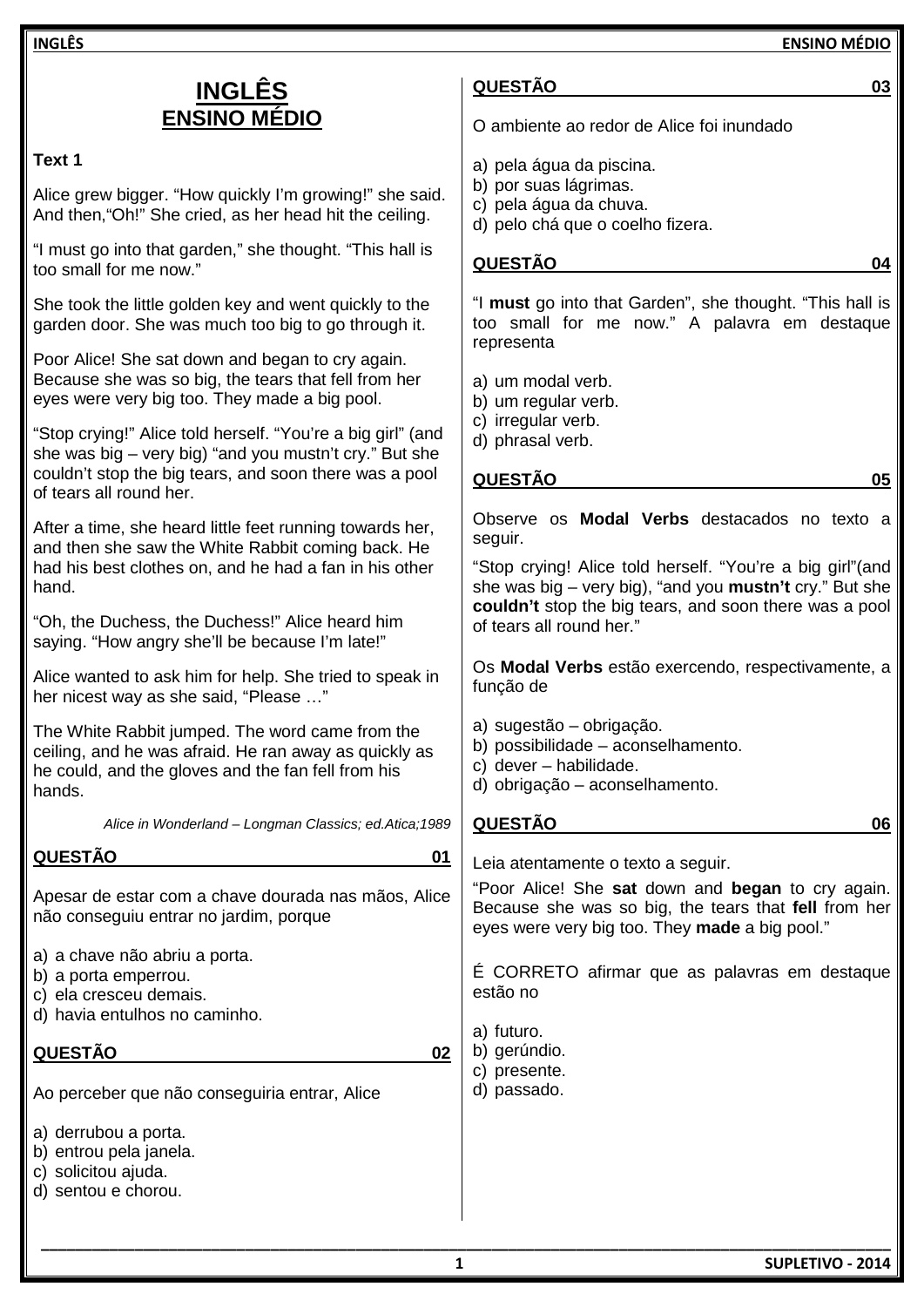| <b>INGLÊS</b>                                                                                                                                                                                                                                                                       | <b>ENSINO MÉDIO</b>                                                                                                                                                           |
|-------------------------------------------------------------------------------------------------------------------------------------------------------------------------------------------------------------------------------------------------------------------------------------|-------------------------------------------------------------------------------------------------------------------------------------------------------------------------------|
| <b>QUESTÃO</b><br>07                                                                                                                                                                                                                                                                | <b>QUESTÃO</b><br>08                                                                                                                                                          |
| Em: "Alice wanted to ask him for help. She tried to<br>speak in her nicest way as she said, "Please ()",<br>observando a maneira como as palavras em destaque                                                                                                                       | No texto, Sinbad fala que, certa vez, para conseguir<br>mais dinheiro, ele                                                                                                    |
| se apresentam, concluímos que são                                                                                                                                                                                                                                                   | a) criou um grande mercado no bairro.<br>b) investiu todo o seu dinheiro em um banco.                                                                                         |
| a) articles.<br>b) irregular verbs.<br>c) regular verbs.                                                                                                                                                                                                                            | c) vendeu tudo que tinha e viajou.<br>d) comprou imóveis para alugar.                                                                                                         |
| d) adjectives.                                                                                                                                                                                                                                                                      | <b>QUESTÃO</b><br>09                                                                                                                                                          |
| Leia atentamente o texto a seguir.                                                                                                                                                                                                                                                  | No trecho: "I was a young man at the time. Like many<br>young men, I lived foolishly, and soon I hadn't much<br>money.", é possível notar que Sindbad estava                  |
| Text 2                                                                                                                                                                                                                                                                              | a) feliz por ter bastante dinheiro.                                                                                                                                           |
| Sinbad the Sailor lived in Baghdad in time of the great<br>Khalif, Harun al-Rashid. Sinbad was a very rich man.<br>He had a beautiful house in the best part of the city.<br>And when the sun was hot in the afternoon, he and his                                                  | b) triste por não ter amigos.<br>c) irritado com a presença dos homens.<br>d) arrependido pela vida que levou.                                                                |
| friends sat under the trees in the garden.                                                                                                                                                                                                                                          | <u>QUESTÃO</u><br>10                                                                                                                                                          |
| "I am rich," he told his friends, "but I haven't always<br>been rich. I have been very poor, often unhappy, and<br>very often afraid. I was very much afraid on my first<br>voyage. I'll tell you about it."                                                                        | "We are going to sail next week", he told me. There will<br>be six merchants with their goods on the ship, and we<br>shall sail to the countries and islands of the Far East. |
| I was a young man at the time. Like many young men,<br>I lived foolishly, and soon I hadn't much money. "I must                                                                                                                                                                     | A partir da leitura do texto acima, concluímos que as<br>pessoas                                                                                                              |
| do something to get more money," I told myself. So I<br>sold my house and all my things for three thousand<br>dirhams. With that money, I bought a lot of the best<br>cloth and other goods. I took them to Basra. There was<br>an Arab ship in the river there, and I spoke to its | a) viajarão na próxima semana.<br>b) viajaram na semana passada.<br>c) viajariam na semana que passou.<br>d) não viajaram.                                                    |
| captain.                                                                                                                                                                                                                                                                            | <b>QUESTÃO</b><br>11                                                                                                                                                          |
| "We're going to sail next week," he told me. "There will<br>be six merchants with their goods on the ship, and we<br>shall sail to the countries and islands of the Far East.                                                                                                       | Uma ação no Futuro ocorre na alternativa                                                                                                                                      |
| There, the merchants will sell goods. They will buy the<br>jewels and other rich things of the east, and they will<br>sell them in their own countries when we come back<br>here."                                                                                                  | a) We sailed last week.<br>b) We're sailing now.<br>c) We sail every Sunday.<br>d) We'll sail next month.                                                                     |
| "Can you take one more merchant?" I asked. And I<br>added, I have only a few boxes of goods. And I'll give<br>you most of the money I get.                                                                                                                                          | <b>QUESTÃO</b><br>12                                                                                                                                                          |
| "Yes, I can take you," the captain said.                                                                                                                                                                                                                                            | Em Inglês, ao estabelecer uma relação de posse,<br>usamos o verbo to Have. Qual alternativa emprega                                                                           |
| Adventures of Sindbad the Sailor - Longman Classics;<br>ed.Atica; 1989, pg. 1                                                                                                                                                                                                       | corretamente esse verbo?                                                                                                                                                      |
|                                                                                                                                                                                                                                                                                     | a) Mônica have many friends.<br>b) He has a red car.<br>c) Pedro and Bia has a new dog.<br>d) It have a hole on the street.                                                   |
|                                                                                                                                                                                                                                                                                     |                                                                                                                                                                               |